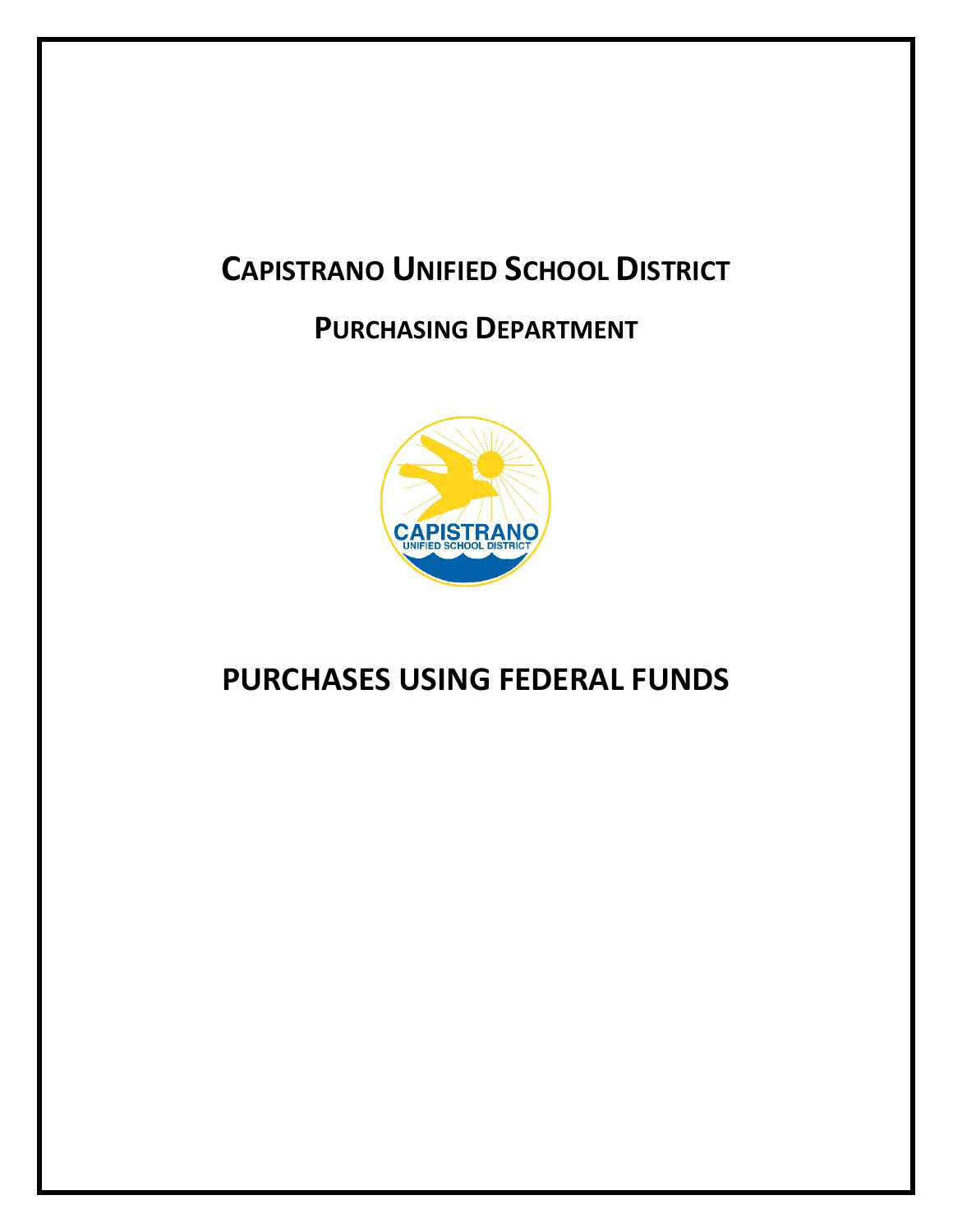This document supplements the existing Board Policies, administrative regulations, and guidelines published on Capistrano Unified School District's website and the Purchasing Department's website.

#### **Purchases Using Federal Funds**

School districts or local education agencies (LEAs) must have documented procurement procedures which reflect applicable federal, state, and local rules (2 CFR 200.318[a]). Specifically, a grants manual should include information on the following:

- Responsibility for Purchasing
- Purchase Methods
- Contract Cost or Price analysis
- Full and Open Competition
- Federal Procurement System Standards
- Conflict of Interest
- Contract Administration
- 1. Responsibility for Purchasing

The Board of Trustees of Capistrano Unified School District has the responsibility and authority to initiate purchases, processing contracts, and purchase orders. The Board adopted Board policy 3300 to memorialize this power.

## 2. Procurement Methods

According to the UGG, the type of purchase procedures required depends on the cost of the items being purchased (2 CFR 200.320). There are three categories of procurement: informal procurement (items and/or services below the annual bid threshold), formal procurement (sealed bids or proposals for contracts above the bid threshold), and noncompetitive procurement (sole source). LEAs must meet baseline requirements for procurements by micro-purchases, smallpurchase procedures, sealed bids, competitive proposals, and procurement by noncompetitive proposals.

While the federal rules in 2 CFR 200.320 provide a basic structure for each procurement method, the LEA must have documented procurement policies which provide detail on the process by which all purchases are made. In addition to these rules, sub-recipients must also follow both state and local procurement rules. State and local procurement rules are often stricter than federal requirements. Accordingly, this section should be revised to account for the appropriate thresholds and purchasing procedures within each threshold amount in accordance with any state and local procurement rules. For example, the California Public Contract Code (PCC) Section 20111(a) requires school district governing boards to competitively bid and award any contracts involving an expenditure of more than \$50,000, adjusted for inflation, to the lowest responsible bidder. The State Superintendent of Public Instruction is required to annually adjust the \$50,000 amount specified in PCC Section 20111. The Annual Adjustment to Bid Threshold for Contracts Awarded by School Districts letter is published on the Purchasing Department website, as well as located on the CDE website a[t www.cde.ca.gov/fg/ac/co.](http://www.cde.ca.gov/fg/ac/co)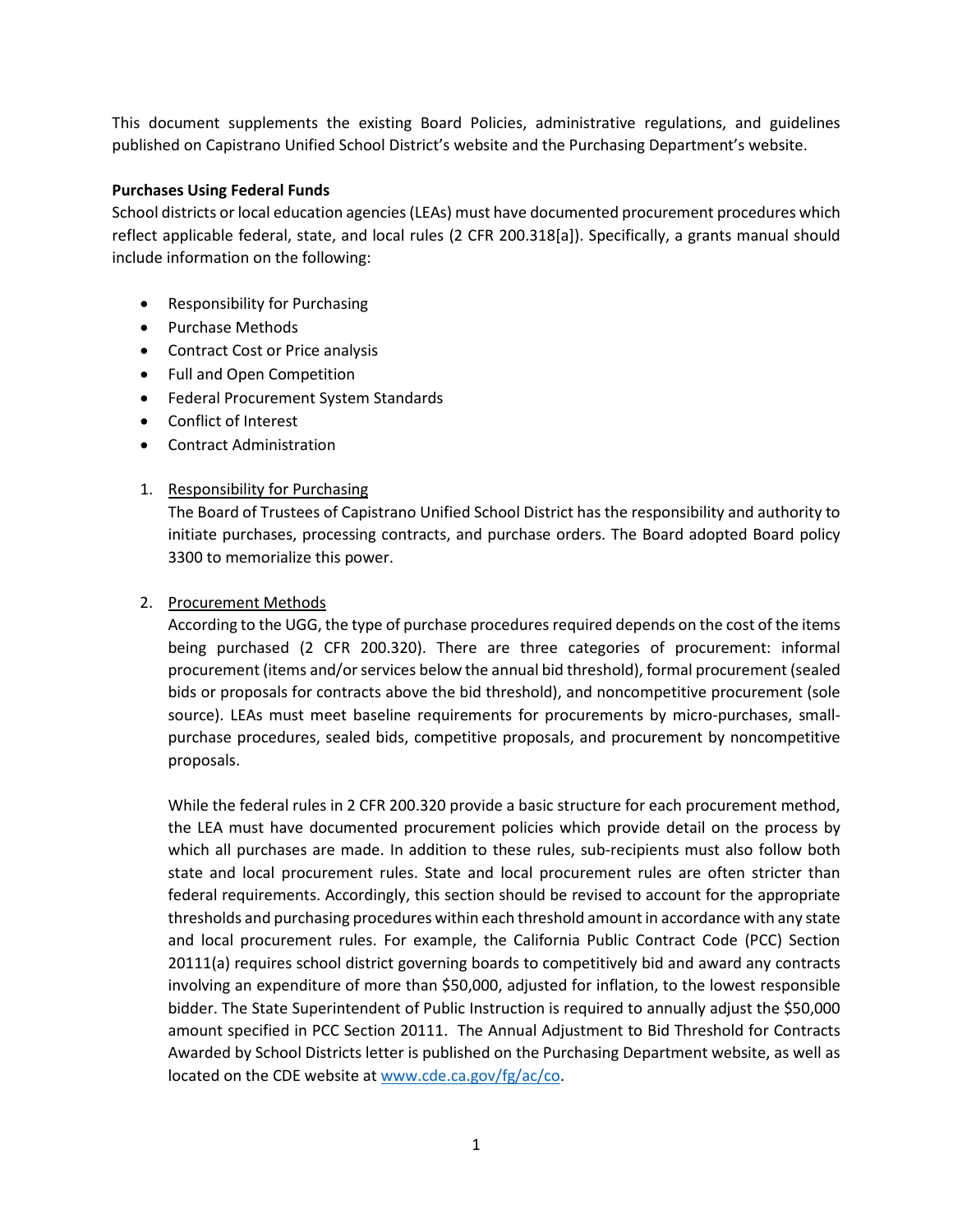Certain public projects as defined in PCC, such as construction or reconstruction of publicly owned facilities, have a lower bid threshold of \$15,000 that is not adjusted for inflation. For more information on bidding requirements for all projects, refer to the PCC.

Because California's PCC establishes a lower threshold for small purchase procedures than the federal simplified acquisition threshold (\$250,000), LEAs need to comply with the lower threshold set by state law. All applicable adjustments set by regulatory bodies will be complied with. The micro-purchase threshold was increased from \$3,500 to \$10,000 as a result of a June 2018 memorandum issued by the OMB. Nonfederal entities are authorized to request a micro-purchase threshold higher than \$10,000 based on certain conditions that include a requirement to maintain records for a threshold up to \$50,000 and a formal approval process by the federal government for a threshold above \$50,000 (2 CFR 200.320[a][1]). Capistrano Unified School District has not applied for such increased micro-purchase threshold.

Purchasing procedures and formal bidding processes are memorialized in Board policies and published on the Purchasing Department website.

## 3. Supplementary Texts

While the California PCC provides that LEAs may purchase supplementary textbooks, library books, instructional computer software packages, and other specified items without taking estimates or advertising for bids, the federal procurement regulations do not provide a similar exception to competitive purchasing requirements for these items. Capistrano Unified School District will competitively bid for such items when using federal funds if the cost exceeds \$250,000.

## 4. Contract Cost or Price Analysis

Capistrano Unified School District will perform a cost or price analysis in connection with every procurement action supported with federal funds in excess of \$250,000, including contract modifications (2 CFR 200.324[a]). Furthermore, Capistrano Unified School District will negotiate profit as a separate element of price when performing a cost analysis and for each contract where there is no price competition (i.e., sole source).

## 5. Full and Open Competition

All procurement transactions using federal funds must be conducted in a manner providing full and open competition consistent with 2 CFR 200.319. In order to ensure objective contractor performance and eliminate unfair competitive advantage, contractors that develop or draft specifications, requirements, statements of work, or invitations for bids or requests for proposals must be excluded from competing for such procurements. This section should outline the requirements of 2 CFR 200.319.

## 6. Federal Procurement Systems Standards

This section should include general procurement standards as identified in 2 CFR 200.318, including:

• Avoiding acquisition of unnecessary or duplicative items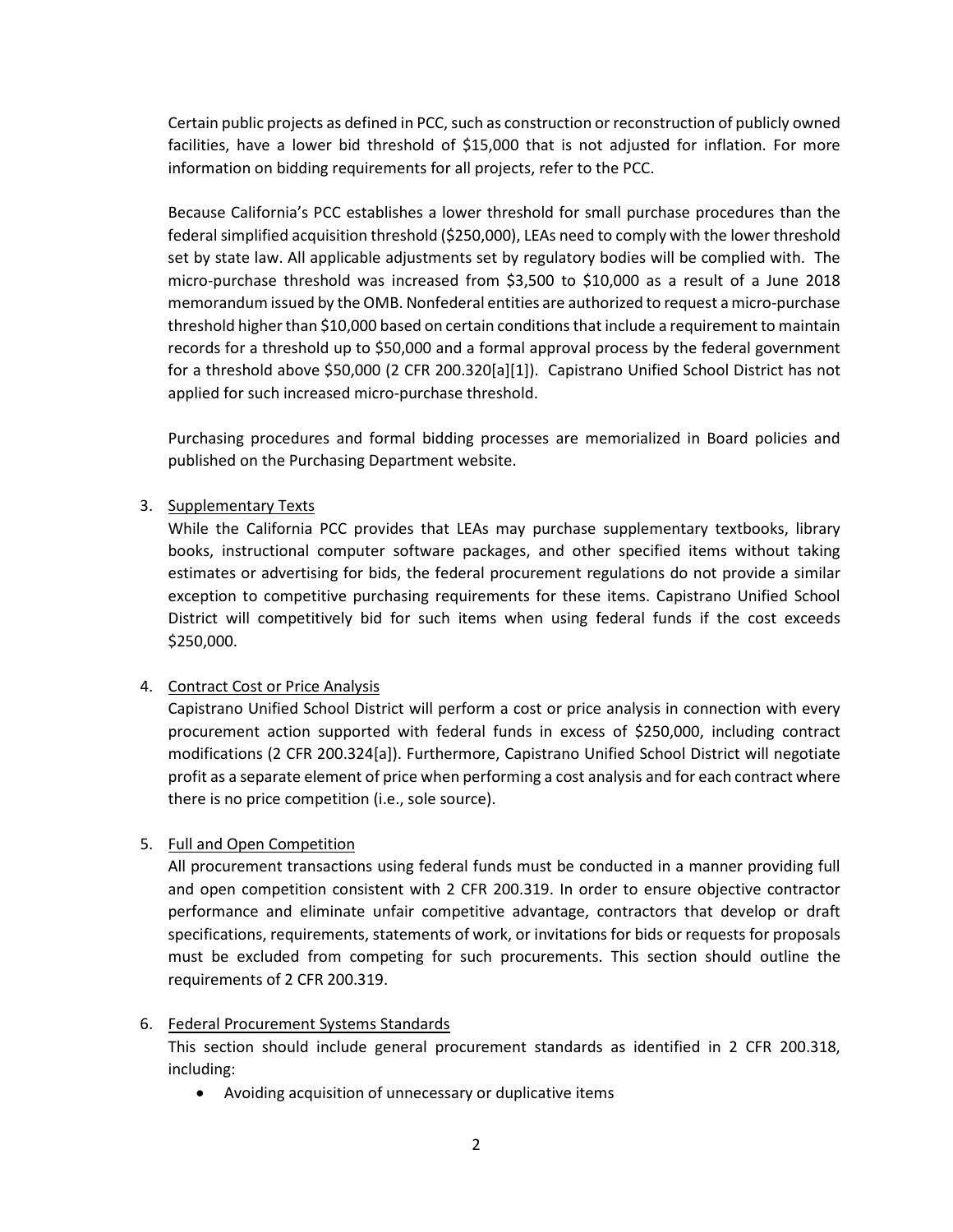- Use of intergovernmental agreements
- Use of federal excess and surplus property
- Suspension and debarment

o LEAs should only award contracts with federal funds to responsible contractors possessing the ability to perform successfully under the terms and conditions of the proposed procurement. Consideration will be given to such matters as contractor integrity, compliance with public policy, record of past performance, and financial and technical resources. An LEA may not subcontract with or award subgrants to any person or company who is debarred or suspended. For all contracts over \$25,000, an LEA verifies that the vendor with whom the LEA intends to do business is not excluded or disqualified (2 CFR Part 200, Appendix II[1] and 2 CFR 180.220 and 180.300). Assistant Buyer will check the excluded parties lists on SAM.gov. before assigning to Buyer to process requisitions using federal funds.

7. Conflict of Interest

Pursuant to 2 CFR 200.318[c][1], Board Policy 9270 memorializes the Capistrano USD Conflict of Interest policy. The Purchasing department utilizes a Conflict of Interest form for all vendors and maintains such form in each respective vendor file.

For purposes of federal procurement, a conflict of interest arises when any of the following has a financial or other interest in the firm selected for award:

Employee, officer, or agent participating in the selection, award, and administration of the contract

Any member of that person's immediate family

That person's partner

An organization that employs, or is about to employ, any of the above or has a financial interest in the firm selected for award (2 CFR 200.318[c][1])

## 8. Contract Administration

Requisitioning department leadership is responsible for ensuring that contractors perform in accordance with the terms, conditions, and specification of their contracts or purchase orders (2 CFR 200.318[b]). This responsibility will be separate and apart from the Purchasing department which finalizes purchase orders or contracts.